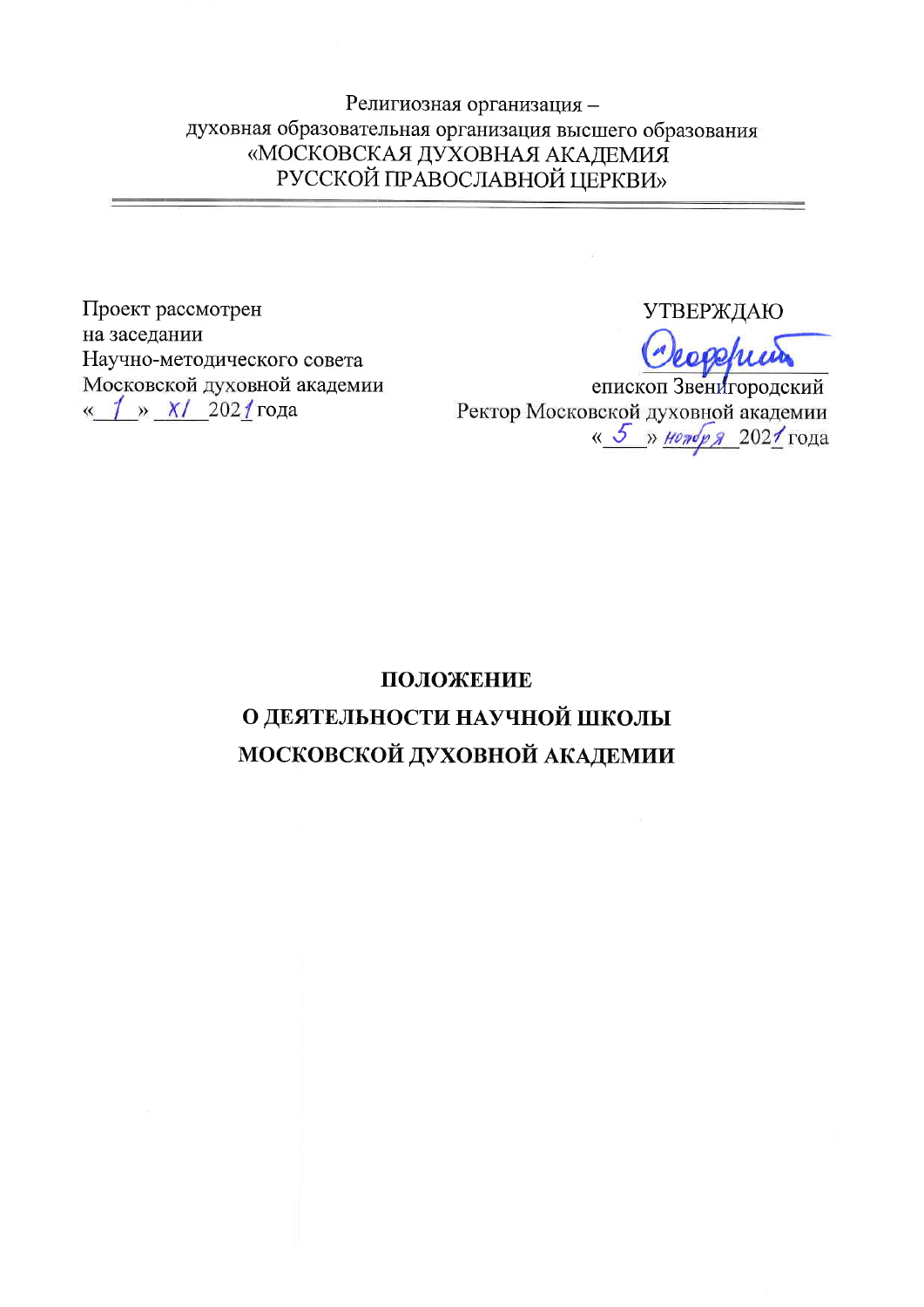#### 1. ОБЩИЕ ПОЛОЖЕНИЯ

1.1. Научная школа Московской духовной академии (далее - Научная школа Академии, Научная школа МДА) представляет собой четко выраженное направление активных научных исследований, Проводимых  $\, {\bf B}$ рамках конкретных специальностей, реализуемых в магистратуре и аспирантуре Академии.

1.2. Научная школа развивается свободно сложившимся коллективом исследователей (преподавателей, научных сотрудников. аспирантов  $\mathbf{H}$ студентов) Академии, осуществляющих разработку актуальных научных проблем в определенной области науки.

1.3. Научная школа не является структурным подразделением Академии и не регистрируется в качестве юридического лица.

1.4. Научная школа осуществляет научно-исследовательскую, научнопроектную, научно-организационную, координационную и иную деятельность в соответствии с законодательством Российской Федерации, Уставом Академии и Правилами внутреннего трудового распорядка, приказами и распоряжениями ректора, годовыми планами работы, договорами, заключаемыми Академией со сторонними организациями, а также настоящим Положением.

1.5. Научная школа осуществляет свою деятельность на принципах самоуправления, открытого характера деятельности, духа взаимного уважения и культуры научного общения, этики научной работы.

1.6. Деятельность Научной школы финансируется прежде всего за счет средств, привлеченных из внешних источников по разработке научных проектов (гранты, заказы научных исследований от сторонних организаций, спонсорская поддержка предприятий и организаций, фондов, частных лиц), а также средств Академии, если это предусмотрено планами научно-исследовательской работы Академии, принятыми в установленном порядке.

#### 2. ЦЕЛИ, ЗАДАЧИ, ФУНКЦИИ НАУЧНОЙ ШКОЛЫ АКАДЕМИИ

2.1. Целью деятельности Научной школы является создание научной среды, в которой развивается научный потенциал Академии, обеспечивается преемственность поколений в научном сообществе Академии, стимулируется деятельность кафедр, научных сообществ Академии по организации научноисследовательской работы, происходит дальнейшее развитие интеграции науки и образования.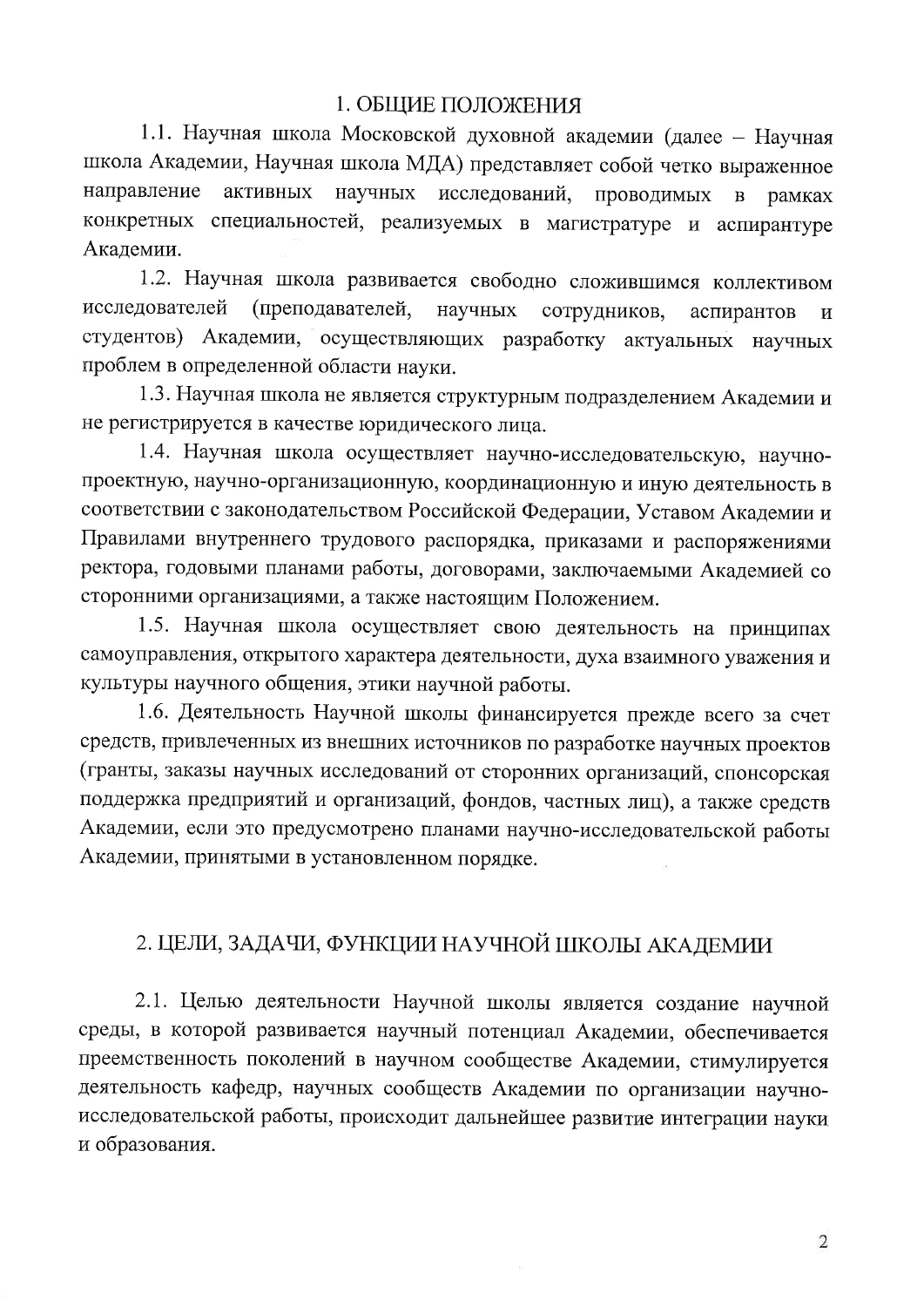2.2. Задачи Научной школы:

2.2.1. Организация научно-исследовательских проектов по актуальным проблемам науки, в том числе для выдвижения на соискание грантов и других форм поддержки научных и иных фондов.

2.2.2. Организация и проведение научных мероприятий (конференций, круглых столов, секций, симпозиумов и др.) по направлениям Научной школы.

2.2.3. Создание условий для более полного раскрытия творческих способностей участников Научной школы путем содействия в организации научной работы, распространения современных методологических подходов, новых информационных образовательных технологий.

2.2.4. Повышение результативности участия представителей Научной школы в научно-исследовательской деятельности.

2.2.5. Внедрение в практику научной и педагогической деятельности результатов научной работы представителей Научной школы.

2.2.6. Содействие развитию научных коммуникаций в Академии, повышение эффективности взаимодействия представителей Научной школы (профессоров, преподавателей, ученых, научных сотрудников, аспирантов, студентов) в области научно-исследовательской работы.

2.2.7. Мониторинг научного потенциала Академии (в рамках данного научного направления), своевременное выявление тенденций в его состоянии и выработка предложений с целью соответствия научного потенциала Научной школы нормативным показателям.

2.3. Для реализации своих целей и задач Научная школа Академии выполняет следующие функции:

2.3.1. Планирует научно-исследовательскую, научно-проектную, научноорганизационную, координационную и иную деятельность представителей Научной школы.

2.3.2. Участвует в организации национальных, международных и иных научных мероприятий в Академии (конференции, «круглые столы», семинары, дискуссионные клубы и др.).

2.3.3. Участвует  $\mathbf{B}$ обеспечении теоретико-методологического, методического, научно-организационного сопровождения и поддержки научных проектов и работ, выполняемых представителями Научной школы  $\, {\bf B}$ самостоятельном научном поиске.

2.3.4. Разрабатывает и реализует программы, цель которых - повышение научного потенциала ученых Академии.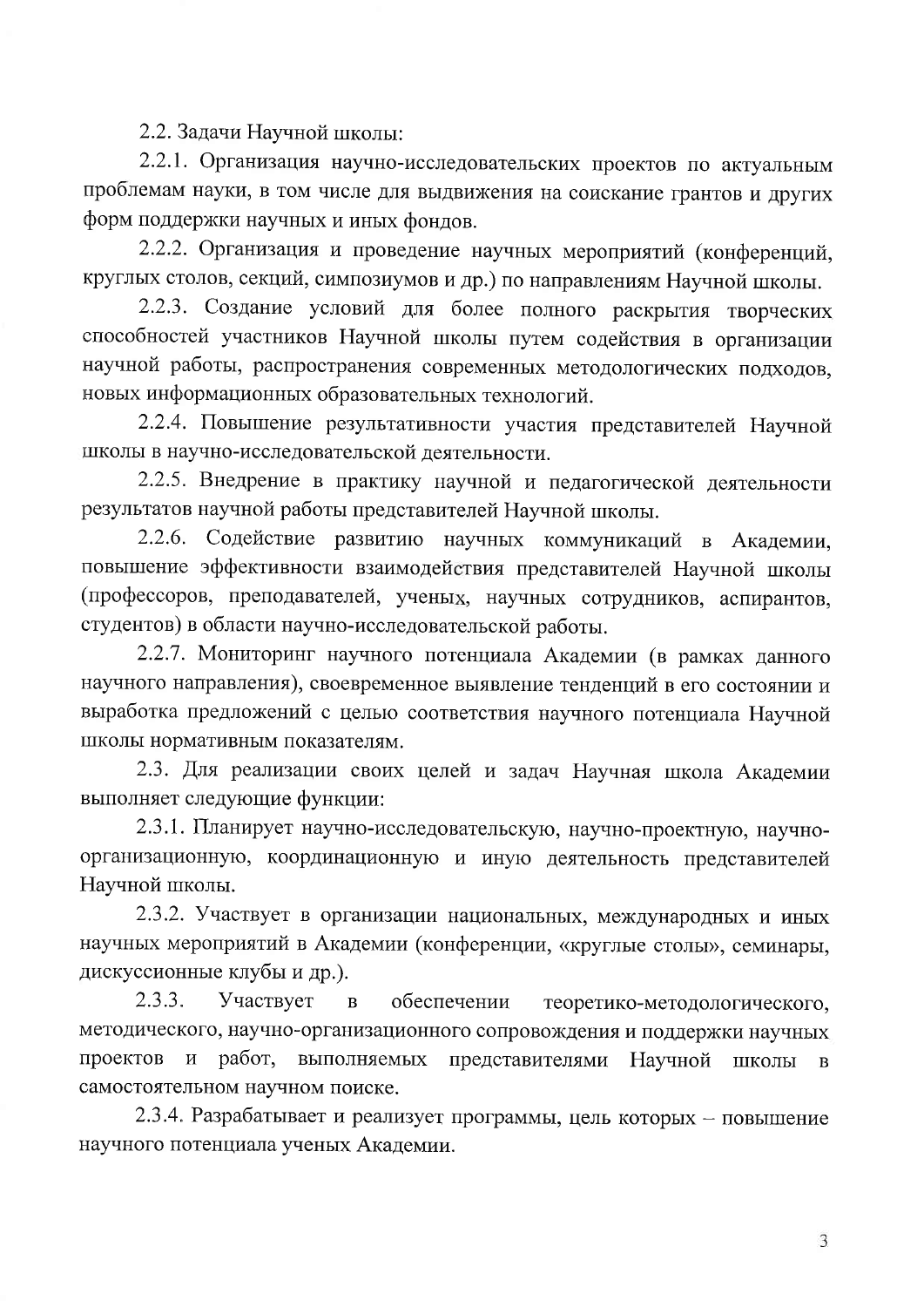2.3.5. Поддерживает научные проекты представителей Научной школы, в том числе направленные на исследование проблем внутреннего развития Академии, и предложения по их внедрению в практику учебно-воспитательной и организационной работы подразделений Академии.

2.3.6. Привлекает студентов Академии к научно-организационной, научноисследовательской, координационной, научно-проектной и иной деятельности Научной школы.

2.3.7. Рекомендует наиболее перспективных представителей Научной ШКОЛЫ. активно занимающихся научно-исследовательской  $\mathbf{M}$ научноорганизационной работой, для участия в междисциплинарных научных проектах Академии, а также для участия во внутривузовских, областных, региональных, всероссийских и международных научных мероприятиях (включая участие в организации и проведении таких мероприятий в Академии).

2.3.8. Осуществляет информационное сопровождение собственной деятельности, включая ПОДГОТОВКУ материалов для научного раздела академического сайта и периодических изданий Академии.

2.3.9. Планирует работу постоянно действующих научных семинаров, кружков, клубов, секций по актуальным проблемам науки в рамках научных направлений, проводимых при участии представителей Научной школы.

2.3.10. Готовит к изданию научно-методические, информационные материалы, сборники и отдельные научные работы представителей Научной школы, в том числе в электронных научных изданиях.

## 3. РУКОВОДСТВО НАУЧНОЙ ШКОЛОЙ АКАДЕМИИ

 $3.1.$ Руководство деятельностью Научной школы возлагается H<sub>a</sub> заведующего соответствующей кафедрой МДА. По поручению заведующего кафедрой эта деятельность может осуществляться специально назначенным куратором из числа профессоров или доцентов кафедры - признанных специалистов в данной области. Куратор научной школы в своей деятельности руководствуется указаниями заведующего кафедрой и подотчётен ему.

3.2. Общая координация деятельности Научных школ Академии возложена на проректора по научно-богословской работе МДА.

3.3. В качестве руководителя Научной школы заведующий кафедрой (куратор Научной школы):

3.3.1. Разрабатывает перспективные, годовые планы и алгоритмы работы Научной школы в соответствии с аккредитационными показателями научноисследовательской деятельности, применяемыми к Академии.